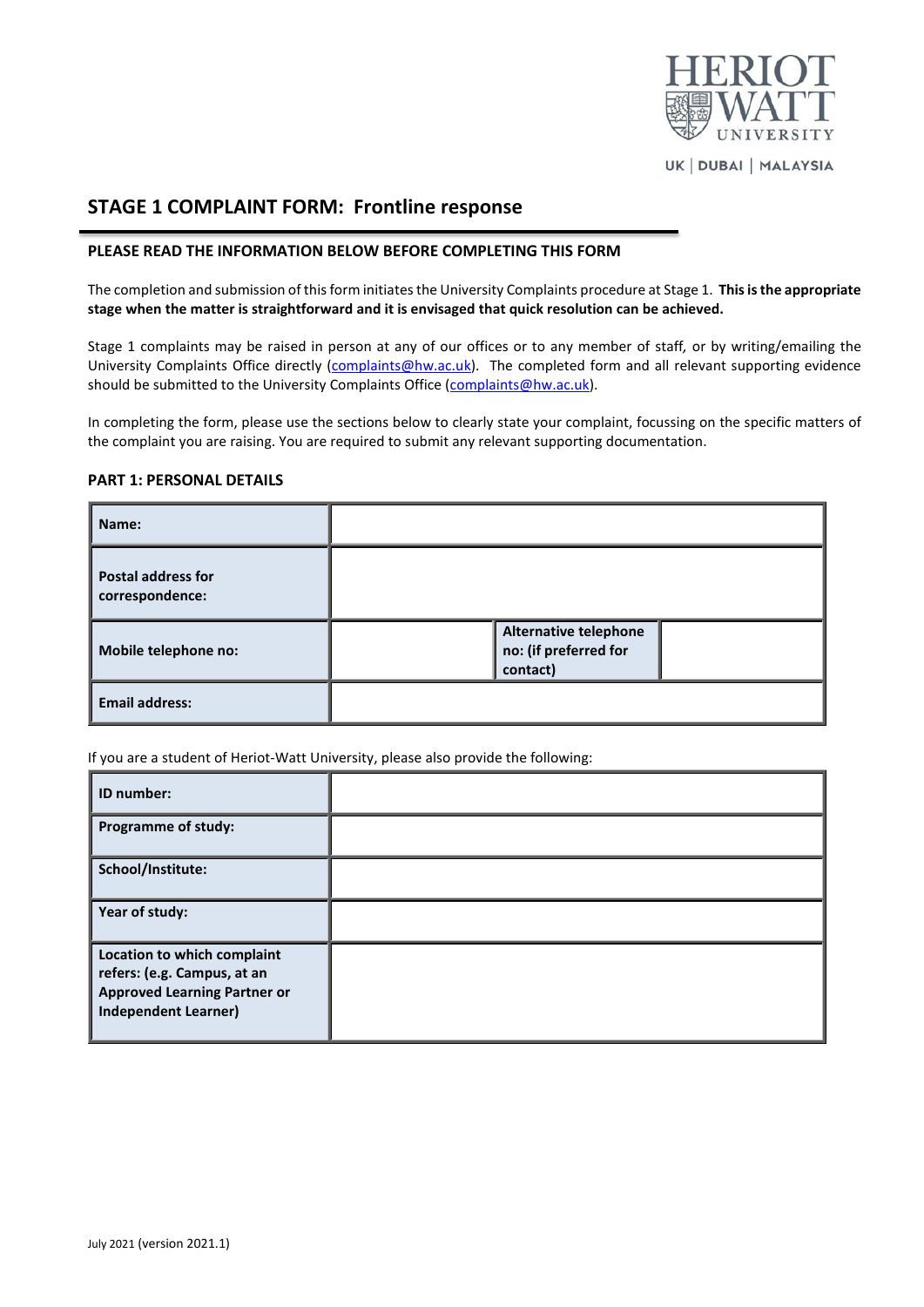

UK | DUBAI | MALAYSIA

ï

## **PART 2: SUBSTANCE OF YOUR COMPLAINT**

i.

| Complaint Details (500 words maximum). This will help focus the investigation into your complaint.<br>Please set out the main reasons for raising the complaint. You should make sure that you include all information |                      |  |  |
|------------------------------------------------------------------------------------------------------------------------------------------------------------------------------------------------------------------------|----------------------|--|--|
| that is relevant.                                                                                                                                                                                                      |                      |  |  |
|                                                                                                                                                                                                                        |                      |  |  |
|                                                                                                                                                                                                                        |                      |  |  |
| The Scottish Public Service Ombudsman has set a time limit of six months for a                                                                                                                                         |                      |  |  |
| complaint to be raised with an Institution, starting from the point at which the                                                                                                                                       | YES $\Box$ NO $\Box$ |  |  |
| complainant first became aware of the issue, unless there are special circumstances                                                                                                                                    |                      |  |  |
| for requesting an extension beyond this time limit.                                                                                                                                                                    |                      |  |  |
| I confirm that this complaint is being lodged within the six-month deadline as set by the<br>Scottish Public Service Ombudsman.                                                                                        |                      |  |  |
|                                                                                                                                                                                                                        |                      |  |  |
| If the complaint is being submitted after the six-month time limit has elapsed, please provide an acceptable<br>rationale for why the University should now consider your complaint.                                   |                      |  |  |
|                                                                                                                                                                                                                        |                      |  |  |
|                                                                                                                                                                                                                        |                      |  |  |
|                                                                                                                                                                                                                        |                      |  |  |
| Provide Details of Supporting Documentation Submitted with the Complaint                                                                                                                                               |                      |  |  |
| Any supporting documentation should be submitted in English or with a certified translation.                                                                                                                           |                      |  |  |
| Use the box below to list any supporting documentation you are submitting as part of your complaint.                                                                                                                   |                      |  |  |
| Please note that additional documentation may be requested by the University to assist with consideration of the                                                                                                       |                      |  |  |
| complaint and that the complaint cannot be considered until the information requested has been provided.                                                                                                               |                      |  |  |
|                                                                                                                                                                                                                        |                      |  |  |
|                                                                                                                                                                                                                        |                      |  |  |
| <b>Outcome of Your Complaint</b>                                                                                                                                                                                       |                      |  |  |
| Please outline below what outcome you are seeking from the University as a result of your complaint.                                                                                                                   |                      |  |  |
|                                                                                                                                                                                                                        |                      |  |  |
|                                                                                                                                                                                                                        |                      |  |  |
|                                                                                                                                                                                                                        |                      |  |  |